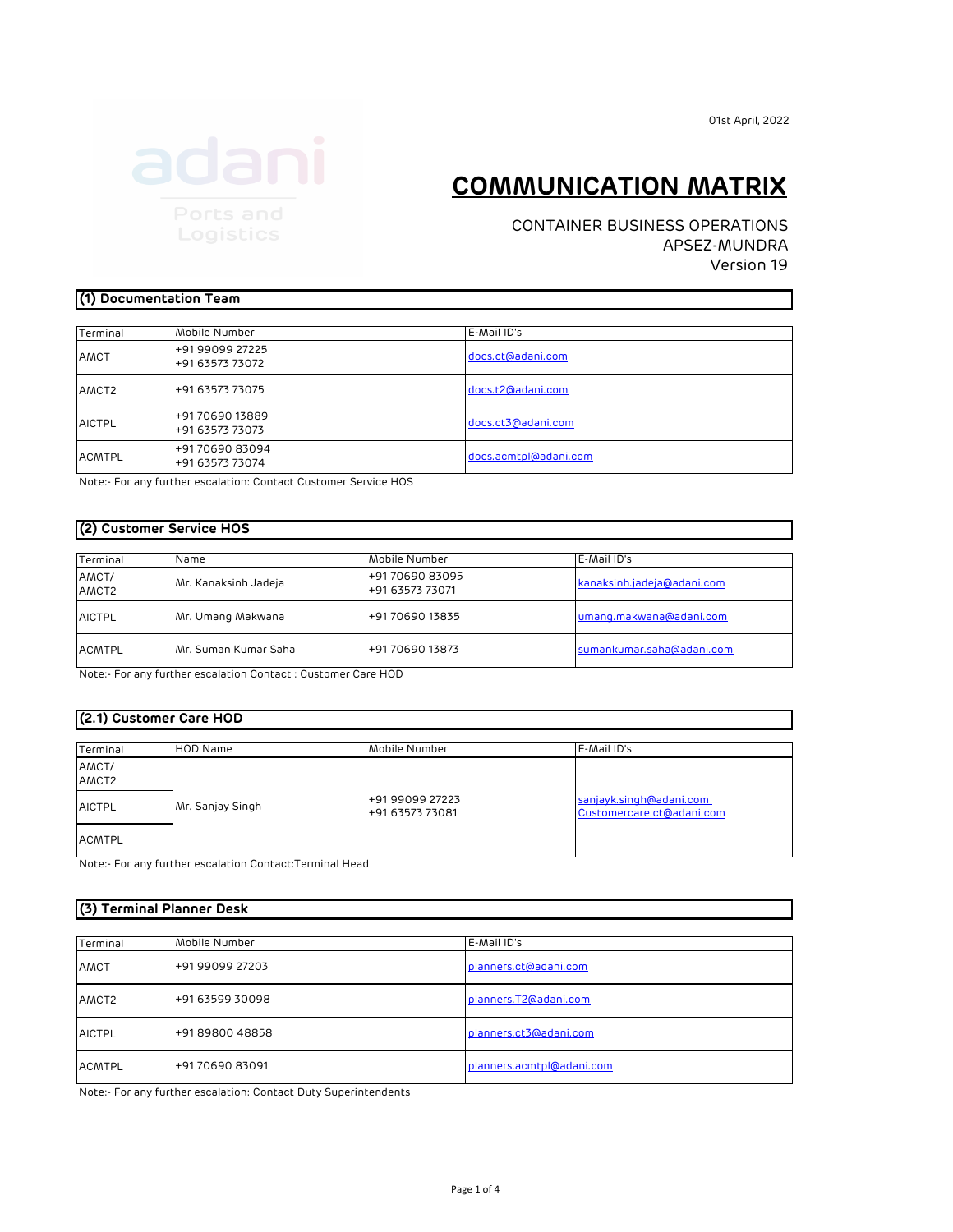## **(3.1) Duty Superintendents**

| Terminal          | Mobile Number   | E-Mail ID's                     |
|-------------------|-----------------|---------------------------------|
| AMCT              | +91 96876 39248 | superintendent.ct@adani.com     |
| AMCT <sub>2</sub> | +91 63599 30099 | superintendent.T2@adani.com     |
| <b>AICTPL</b>     | +91 89800 48858 | superintendent.ct3@adani.com    |
| ACMTPL            | +917069083090   | superintendent.acmtpl@adani.com |

Note:- For any further escalation Contact: Operations HOS

## **(3.2) Terminal Operations HOS**

| Terminal          | Name                                     | Mobile Number   | E-Mail ID's                |
|-------------------|------------------------------------------|-----------------|----------------------------|
| AMCT              | Mr. Prakash Pillai                       | +91 75748 94335 | prakash.pillai@adani.com   |
| AMCT <sub>2</sub> | Mr. Subrahmanyeswara Swamy<br>Veeravalli | +91 63599 30078 | Swamy.Veeravalli@adani.com |
| <b>AICTPL</b>     | Mr. Jignesh Bhatt                        | +91 70690 83202 | Jignesh.Bhatt@adani.com    |
| <b>ACMTPL</b>     | Mr. Gajanan Govekar                      | +91 70690 13836 | gajanan.govekar@adani.com  |

Note:- For any further escalation Contact: Terminal Head

## **(4) Vessel Berth Planners**

| Terminal                                        | Planner Name           | Mobile Number   | E-Mail ID's                  |
|-------------------------------------------------|------------------------|-----------------|------------------------------|
| AMCT<br>AMCT2<br><b>AICTPL</b><br><b>ACMTPL</b> | Mr. W.P Krishna        | +91 70690 83210 | wp.krishna@adani.com         |
|                                                 | Mr. Kamlashankar Joshi | +91 75748 94360 | kamlashankar.joshi@adani.com |

Note:- For any further escalation Contact: Vessel Planning HOS

#### **(4.1) Vessel Planning**

| Terminal         | HOS & HOD Name      | Mobile Number   | E-Mail ID's                                         |
|------------------|---------------------|-----------------|-----------------------------------------------------|
| <b>IST LEVEL</b> | Mr. Ajaykumar Bhatt | +91 99258 53556 | ajay.bhatt1@adani.com                               |
| <b>2ND LEVEL</b> | Mr. Paulson Joseph  | +91 63598 83087 | head.planning@adani.com<br>Paulson.Joseph@adani.com |

## **(5) Information Technology**

| Terminal  | Name                   | Mobile Number   | E-Mail ID's                  |
|-----------|------------------------|-----------------|------------------------------|
| 1st Level | IT Helpdesk            | +91 99099 27258 | support.mundraport@adani.com |
| 2nd Level | Mr. Piyush Sorathiya   | +91 70690 83259 | Piyush.Sorathiya@adani.com   |
| 3rd Level | Mr. Nilesh Pampattiwar | +91 6359883089  | head.IT-mundra@adani.com     |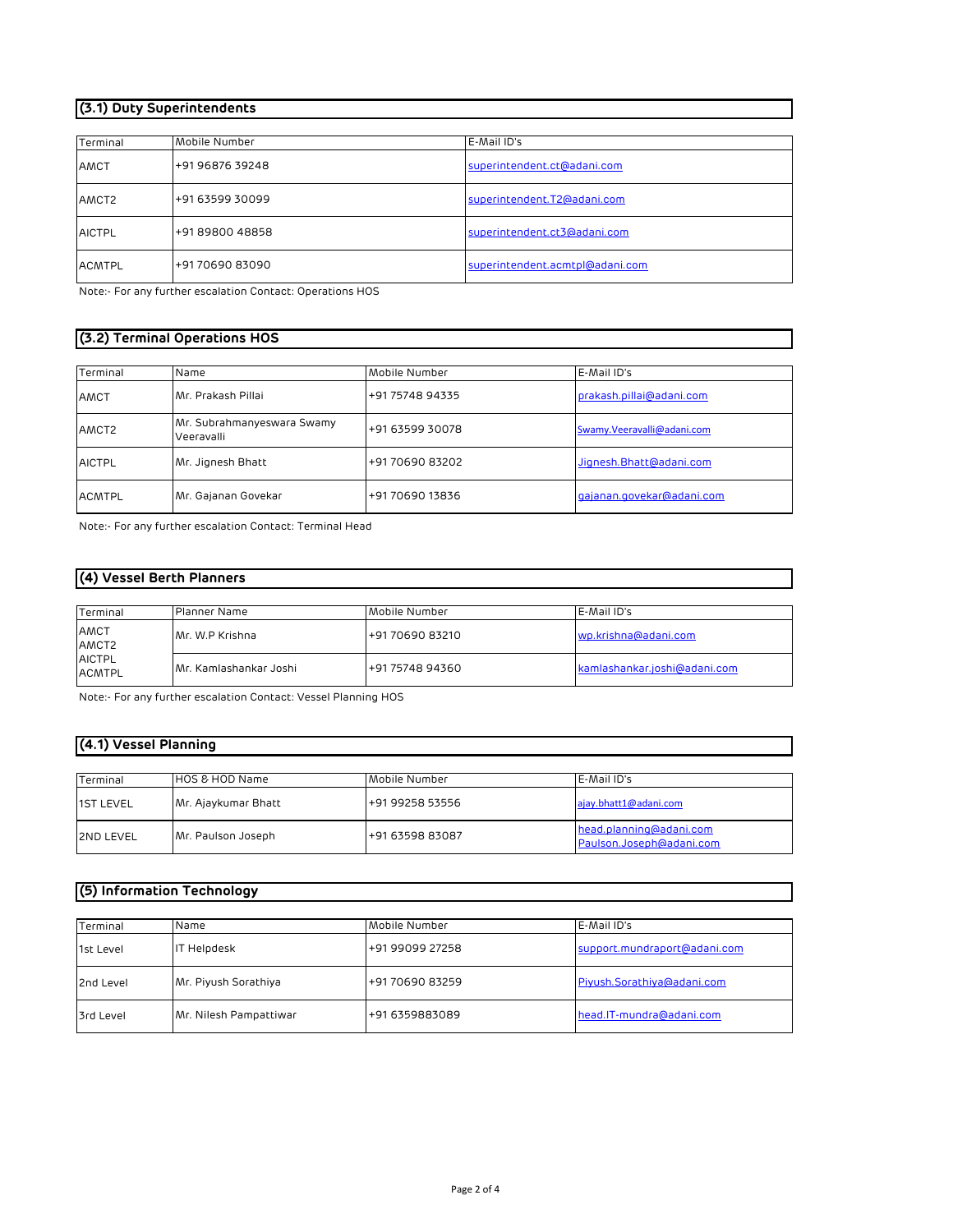#### **(6) Finance & Invoicing**

| Terminal               | Name                 | Mobile Number   | E-Mail ID's                |
|------------------------|----------------------|-----------------|----------------------------|
| AMCT<br><b>SPRH</b>    | Mr. Nirav Jadhav     | +91 72278 80304 | nirav.jadhav@adani.com     |
| <b>AICTPL</b>          | Mr. Naveen Chandnani | +91 89800 16355 | naveen.chandnani@adani.com |
| AMCT2<br><b>ACMTPL</b> | IMr. Gautam Patel    | +91 89808 02875 | Gautam.Patel@adani.com     |

Note:- For any further escalation Contact: Finance & CAD Team HOD

#### **(6.1) Finance & CAD Team HOD**

| Terminal  | <b>HOD Name</b>   | Mobile Number   | E-Mail ID's             |
|-----------|-------------------|-----------------|-------------------------|
| 1st Level | Mr. Vivek Pandya  | +91 9925244553  | Vivek.Pandya@adani.com  |
| 2nd Level | Mr. Subhash Gupta | +91 70690 83011 | subhash.qupta@adani.com |

# **(7) DPD & RMS Invoicing**

| Terminal                       | <b>HOD Name</b>   | Mobile Number   | E-Mail ID's                 |
|--------------------------------|-------------------|-----------------|-----------------------------|
| AMCT<br>AMCT2<br><b>AICTPL</b> | Mr. Rajabha Gohil | +91 89800 15493 | rajabha.gohil@adani.com     |
| <b>ACMTPL</b>                  | Mr. Chandan Sahu  | +91 90999 31549 | financesupportct4@adani.com |

Note:- For any further escalation Contact: DPD & RMS Customer Care

## **(7.1) DPD & RMS Customer Care**

| Terminal  | <b>HOD Name</b>   | Mobile Number                      | E-Mail ID's                                     |
|-----------|-------------------|------------------------------------|-------------------------------------------------|
| 1st Level | Mr. Jayesh Parmar | +91 63596 31099<br>+91 63573 73070 | dpd.mundra@adani.com<br>jayesh.parmar@adani.com |
| 2nd Level | Mr. Sanjay Singh  | +91 99099 27223<br>+91 63573 73081 | sanjayk.singh@adani.com                         |

#### **(7.2) Rail Operation Team**

| Terminal          | Operations Team        | Mobile Number   | E-Mail ID's       |
|-------------------|------------------------|-----------------|-------------------|
| AMCT              | On Duty Rail Office    | +91 90990 02002 | icd.ct@adani.com  |
| AMCT <sub>2</sub> | On Duty Rail Operation | +91 89800 48826 | icd.ops@adani.com |
| <b>AICTPL</b>     | Shift In-Charge        | +91 9099932382  | icd.ops@adani.com |

Note:- For any further escalation Contact: SPRH Head